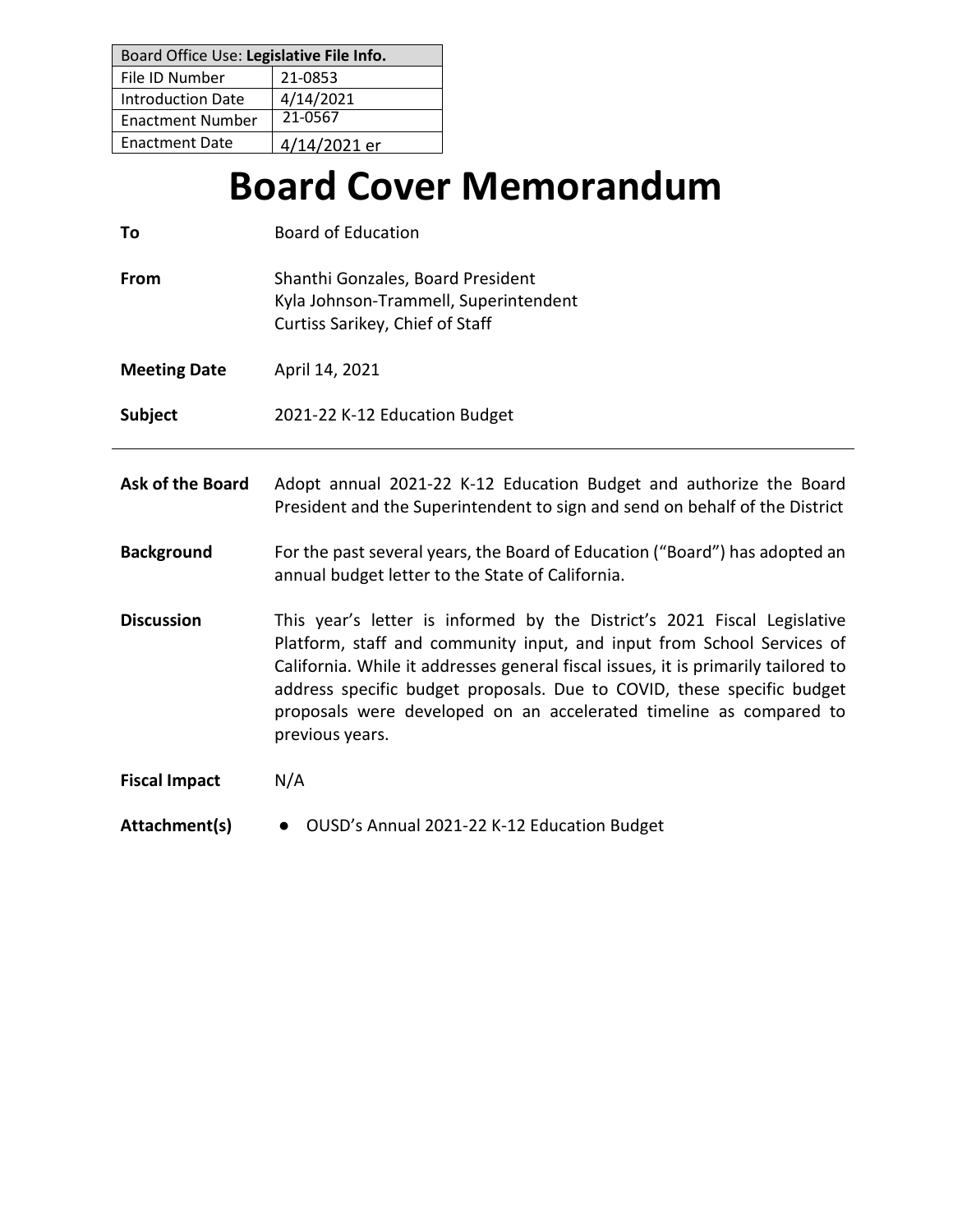

## **BOARD OF EDUCATION 2021**

**Shanthi Gonzales**, President, District 6 **Benjamin "Sam" Davis,** Vice President, District 1 **Aimee Eng,** District 2 Shanthi.Gonzales@ousd.orgSam.Davis@ousd.org Aimee.Eng@ousd.org 510.879-1946 510.879-1941 510.879-1942

 **VanCedric Williams**, District 3 **Gary Yee**, District 4 **Mike Hutchinson**, District 5 **Clifford Thompson**, District 7 VanCedric.Williams@ousd.org Gary.Yee@ousd.org Mike.Hutchinson@ousd.org Clifford.Thompson@ousd.org

510.879-1943 510.879-1944 510.879-1945 510.879-1947

April 15, 2021

The Honorable Nancy Skinner Chair, Senate Budget and Fiscal Review Committee State Capitol, Room 5019 Sacramento, CA 95814

The Honorable Phil Ting Chair, Assembly Budget Committee State Capitol, Room 6026 Sacramento, CA 95814

#### **Re: 2021-22 K-12 Education Budget**

Dear Senator Skinner and Assembly Member Ting:

The Oakland Unified School District (OUSD) greatly appreciates the early action taken by the Legislature and Governor to ensure that districts across California have the necessary resources to resume in-person instruction and expand learning opportunities and supports for our students. These investments are critical to our ability to plan, develop, and implement effective strategies and programs that will help all students, and particularly vulnerable students, recover from the learning impacts of the health pandemic.

While OUSD is in the throes of reopening schools for in-person instruction and planning supplemental instruction and supports for our students, we are simultaneously developing our regular annual budget, and your action in the next few months to approve a K-12 Education Budget package for the upcoming fiscal year is important. Below we highlight OUSD's highest budget priorities that will ensure the district's fiscal vitality, enabling us to best meet the needs of students in the Oakland community.

• **LCFF**

OUSD **SUPPORTS** the Governor's proposed cost-of-living-adjustments (COLA) to the Local Control Funding formula for the budget year (1.5%) and the restored current year COLA (2.31%). The LCFF is OUSD's primary resource that ensures we can attract and retain high quality teachers and staff to instruct and support Oakland students. Thus, making the LCFF whole for the 2020-21 suspended COLA is critical to this mission.

Further, OUSD requests the Legislature **provide a one-time appropriation** equal to the value of the current year COLA applied to the 2019-20 LCFF amount, which we should have received as part of the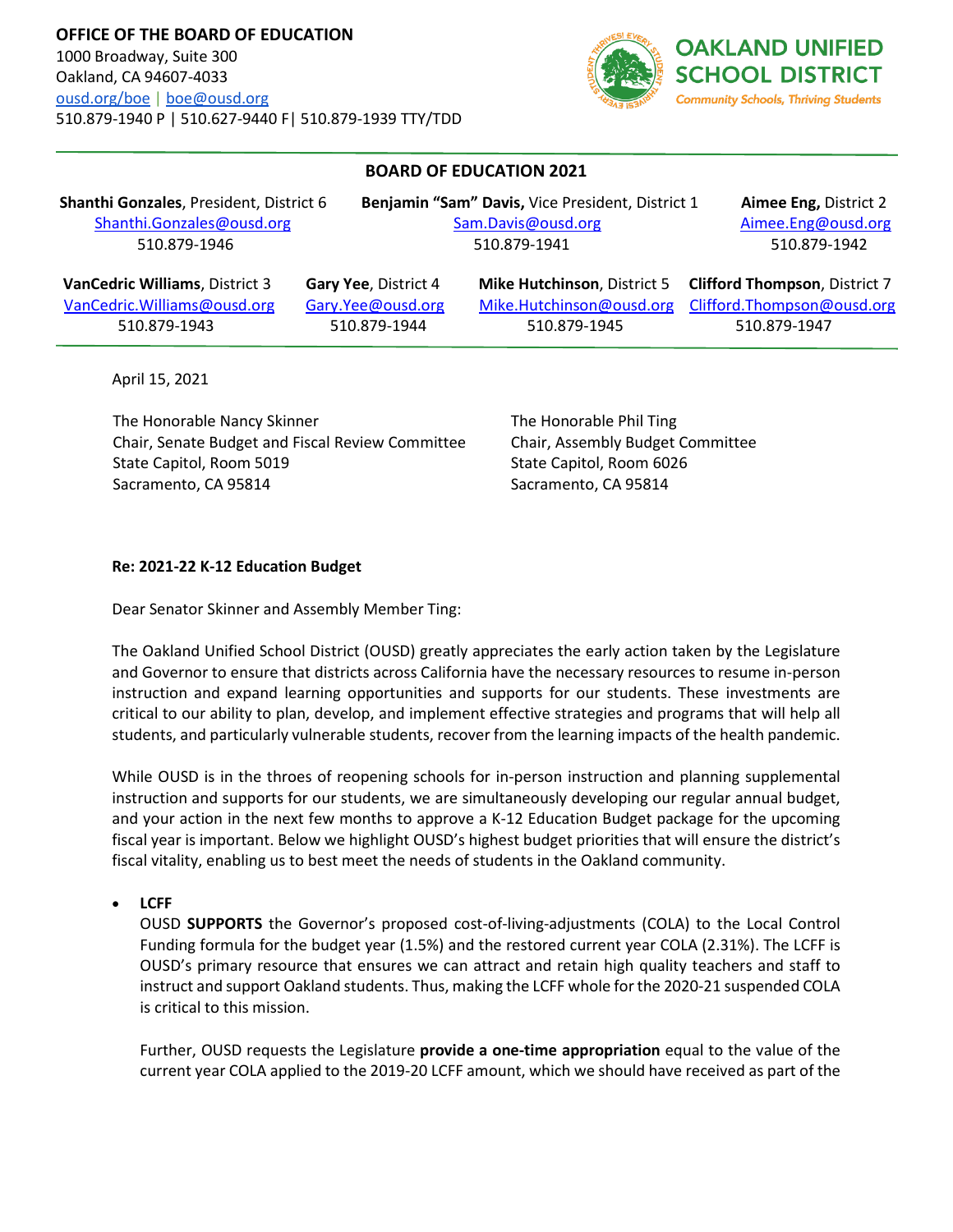2020 Budget Act. Though the Legislature and Governor acted prudently last year, the suspension of the current year COLA now appears to have been premature and unwarranted.

#### • **Deferrals**

OUSD **SUPPORTS** the Governor's proposal to retire \$7.3 billion of the over \$11 billion in deferred payments to school districts. We believe this is a prudent measure that will protect education funding in the long-term in the event of a future economic downturn.

#### • **Special Education**

OUSD **SUPPORTS** the Governor's proposal to increase Special Education funding for preschool-aged children by providing \$300 million in ongoing revenue. We know that early intervention for students with disabilities is critical to their development and academic success and is even more critical for preschool-aged children. The funds, along with the additional accountability features in the Governor's proposal, will allow OUSD to strengthen and expand inclusive programs for our community's youngest learners while preparing them for school.

In addition to this investment, OUSD believes that increasing the overall level of funding provided to meet the needs of students with disabilities should be increased. OUSD supports the State of California in advocating that the Federal government fully fund 40% of IDEA costs. Additionally, OUSD advocates for the State to update its statutory definition of 'severity' to reflect the educational needs of the student versus the category of disability in order to promote clarity. Relatedly, OUSD calls for increased allocations to address the unique costs associated with educating and serving students with severe disabilities who require multiple services and therapies as determined by their Individualized Education Program. Finally, given the budgetary impacts of charter schools on District budgets, we advocate for legislative reform requiring charter schools help support the costs of educating students with IEPs within Oakland by providing a range of options tailored to the city, which would include but not be limited to participation in the Special Education Local Plan Area (SELPA) in which a charter school is geographically located.

## • **Community Schools**

OUSD **SUPPORTS** the Governor's \$265 million one-time investment for community schools. OUSD has been operating community schools in the Oakland area for many years to ensure that the academic, health, and mental health needs of our students are met. These schools and the supports they offer have been a high priority for the district; however, operating them is becoming increasingly difficult as pressures on our general fund mount. Oakland's community schools are critical to our students now more than ever in the wake and aftermath of COVID-19. We appreciate the Governor's approach to supporting the "whole child" as part of the educational program.

## • **Mental Health**

Akin to the heightened academic and socio-emotional needs of our students as they emerge from this health pandemic, many OUSD students – like students across the nation – are experiencing declining mental health conditions as they struggle to stay engaged in their learning while they and their families face increased housing and food insecurity. We must address this mental health crisis now by resourcing our schools with properly trained, high quality staff and collaborating with community partners to leverage the full spectrum of expertise and available funding.

Consequently, OUSD requests that the Legislature and Governor **provide a sizable one-time state general fund investment** for mental health services.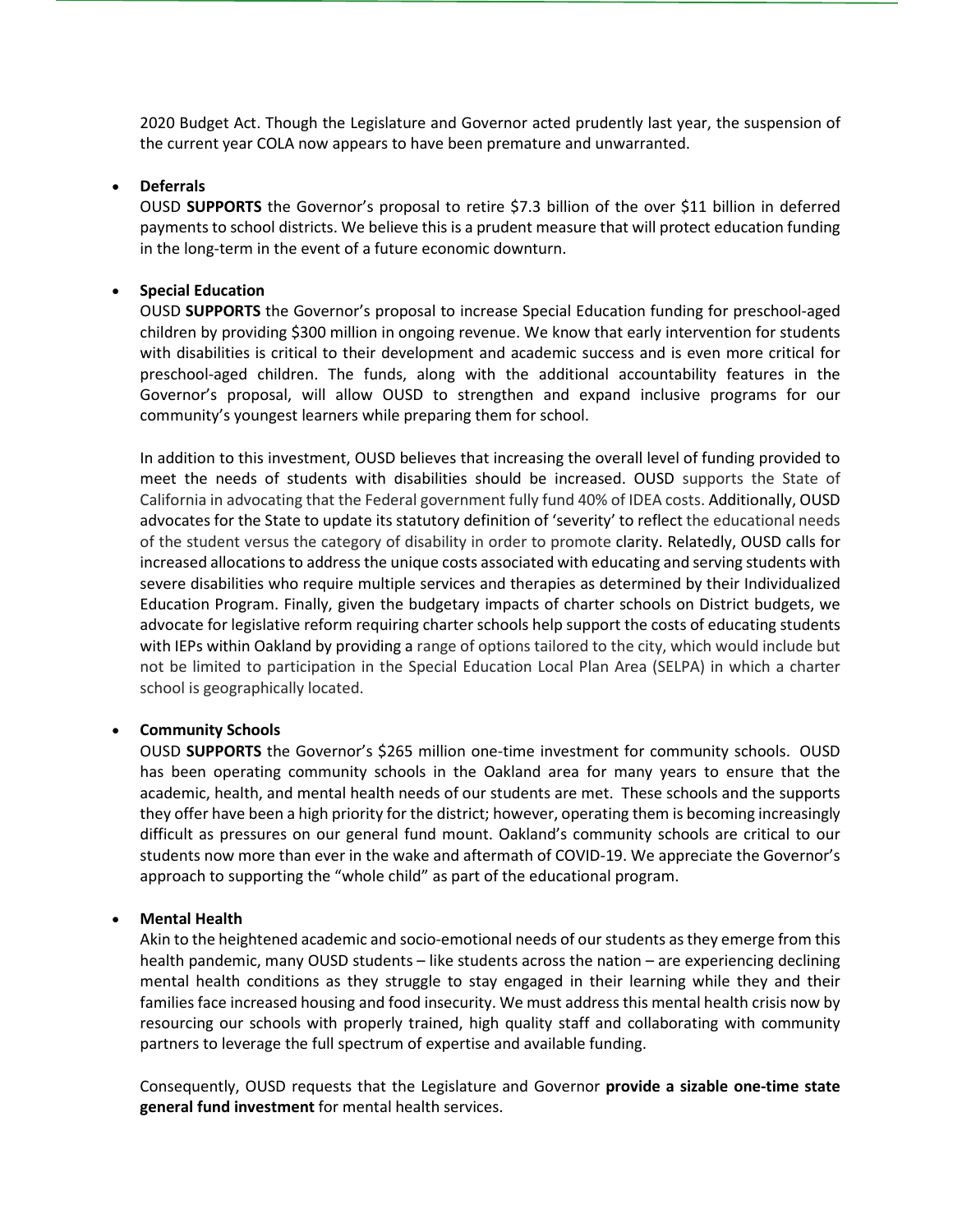#### • **Additional Funding for Newcomer and Refugee Students**

OUSD continues to be a major destination for unaccompanied minors and has a disproportionate level of newcomers and refugee students compared to statewide averages. Larger national and state immigration trends indicate that spikes in student enrollment among this vulnerable and high-risk student population will continue if not accelerate in the coming months and school years. Consequently, OUSD requests that **the state provide increased funding for the California Newcomer Education and Well-Being (CalNEW) program** that importantly augments federal refugee assistance. State and federal resources over the past few years have been essential in helping to meet the academic, social-emotional, mental health, and legal needs of Oakland community's unaccompanied minor, refugee, and asylee student population.

#### • **Additional Revenue**

[Finally, given t](mailto:pattih@sscal.com)he unexpected natur[e of California's eco](mailto:leilania@sscal.com)nomic recovery and the tens of billions of dollars in unanticipated revenue above the Governor's January estimates, we anticipate a significant increase in education funding later this Spring as part of the May Revision. We urge the Legislature and the Governor to **prioritize additional ongoing funding through the LCFF**, which gives us the greatest autonomy to plan for the future.

With respect to unanticipated **one-time funding**, we encourage the state to retire a greater share of deferrals and to buy down employer contribution rates for CalSTRS and CalPERS. Such investments will provide much-needed fiscal stability for all districts when the current ADA hold harmless provisions and previous pension buydowns expire.

Thank you for your consideration. If you have any questions, please feel free to contact Patti Herrera (pattih@sscal.com) and Leilani Aguinaldo (leilania@sscal.com).

Sincerely,

granto

 Shanthi Gonzales  *President, Board of Education*

/ Pf-hall

Kyla Johnson-Trammell *Superintendent and Secretary, Board of Education*

Cc: The Honorable Gavin Newsom Senate pro Tempore Toni Atkins Assembly Speaker Anthony Rendon Senator John Laird Assembly Member Kevin McCarty Ben Chida, Office of Governor Gavin Newsom Brooks Allen, State Board of Education Chris Ferguson, Department of Finance Meagan Baier, Office of Senate pro Tempore Atkins Misty Feusahrens, Office of Speaker Rendon Elisa Wynne, Senate Budget and Fiscal Review Committee Erin Gabel, Assembly Budget Committee